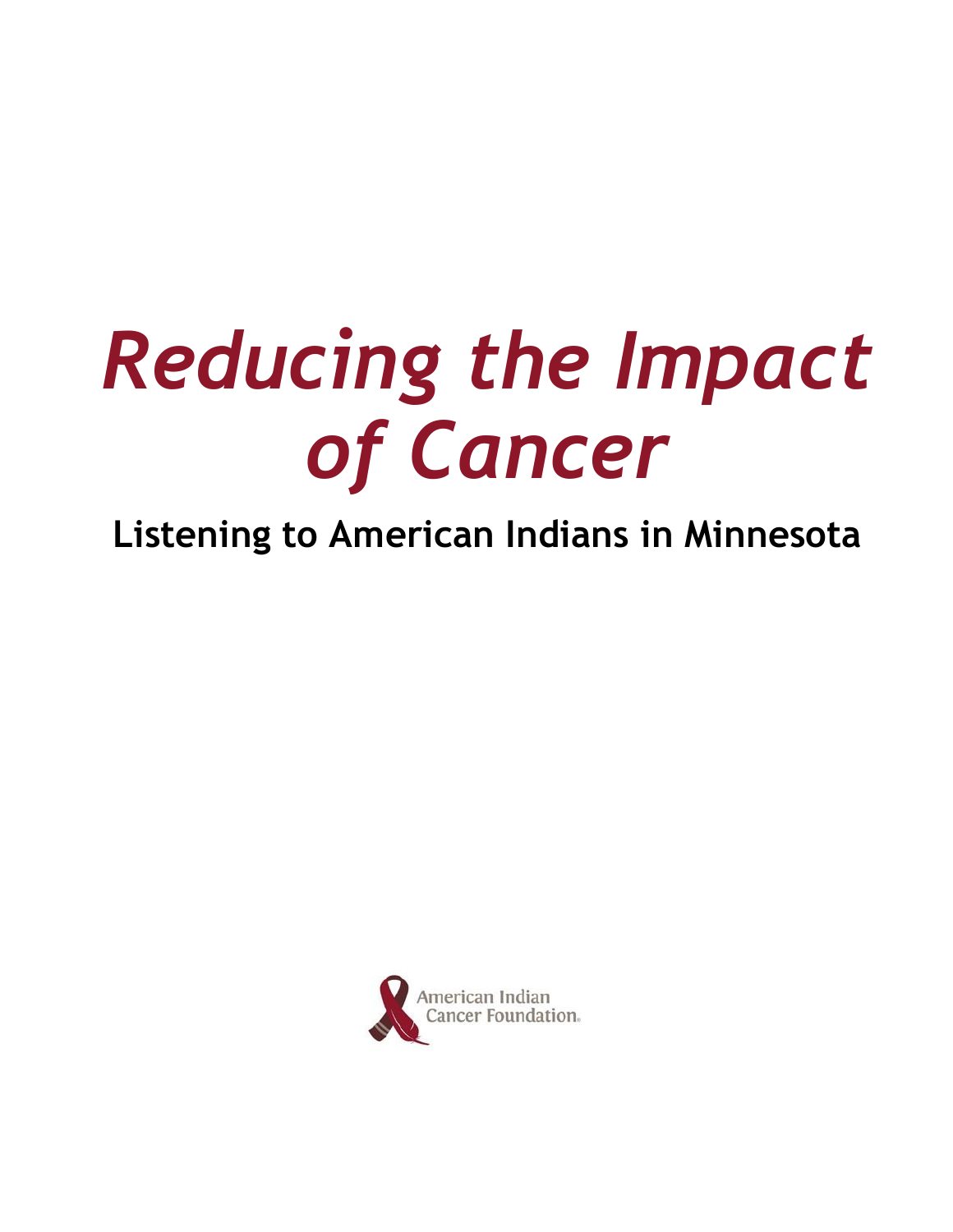# **Table of Contents**

| Part 1: Summary of responses from American Indian listening sessions 3  |  |
|-------------------------------------------------------------------------|--|
| Part 2: Summary of MDH-facilitated American Indian listening session  8 |  |
|                                                                         |  |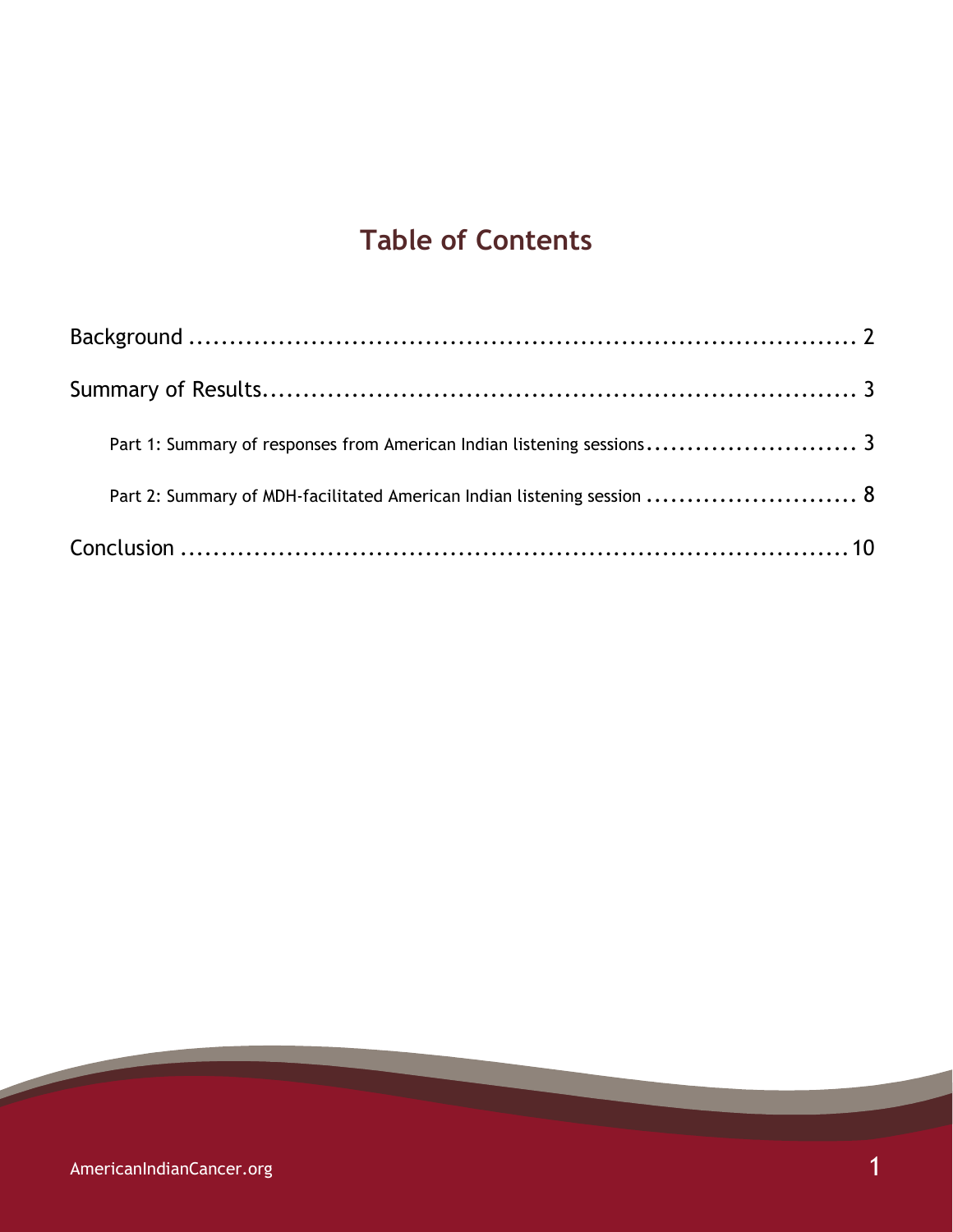# **Background**

The Minnesota (MN) state cancer plan is a written framework designed to help partners work together to reduce the impact of cancer. Cancer Plan MN is updated every 5 to 10 years and as part of updating the most recent version the MN Department of Health National Comprehensive Cancer Control Program (MDH NCCCP) along with the MN Cancer Alliance (MCA) hosted face-toface listening sessions to gather input from MN community members. MCA is a broad partnership of organizations and leaders dedicated to reducing the burden of cancer across the continuum of prevention, detection, treatment, survivorship and end-of-life care. A commitment was made to meet with populations who are typically left out of the conversation and to be intentional about including their feedback in the updated cancer plan. In order to effectively reach the American Indian population in a culturally appropriate way, MDH contracted with the American Indian Cancer Foundation (AICAF) to hold listening sessions in American Indian communities. AICAF held four listening sessions with tribal and urban American Indian groups. A total of 44 people representing several different tribes took part in the sessions and provided input.

Minnesota American Indians suffer from the highest cancer incidence and mortality rates compared to all other racial and ethnic groups in the state. Despite advances in technology, American Indian cancer mortality rates have been on the rise while every other racial and ethnic group has experienced a decrease in mortality rates. Cancer is a sensitive topic in Indian Country. Many tribes cannot translate the word cancer because their Indigenous language does not contain a similar word. In the past and to this day, some consider it bad medicine or taboo to talk about cancer, making it difficult to address the disease.

When reviewing this report, it is important to keep in mind that a combination of factors contribute to the high cancer rates in Indian Country. There are damaging intergenerational impacts of trauma and racism that negatively affect the health and well-being of American Indian people. There is a high burden of known cancer risk factors, such as, commercial tobacco use, alcohol use, obesity and diabetes. Additionally, there are many barriers to prevention and care due to high rates of poverty, lack of access to healthy foods, underfunding for urban and tribal health systems, and limited availability of prevention programs, cancer screening and specialist care.

All of the responses in this report represent the unique challenges and needs that American Indians face regarding cancer prevention, detection, treatment and survivorship. Part 1 of the report summarizes responses gathered in listening sessions facilitated by AICAF with four tribal and urban American Indian groups. Part 2 summarizes the responses from one MDH listening session conducted with a tribal community separate from the sessions convened by AICAF. The data from the group convened by MDH is not included in the AICAF listening session analysis in Part 1 due to differences in how data was summarized.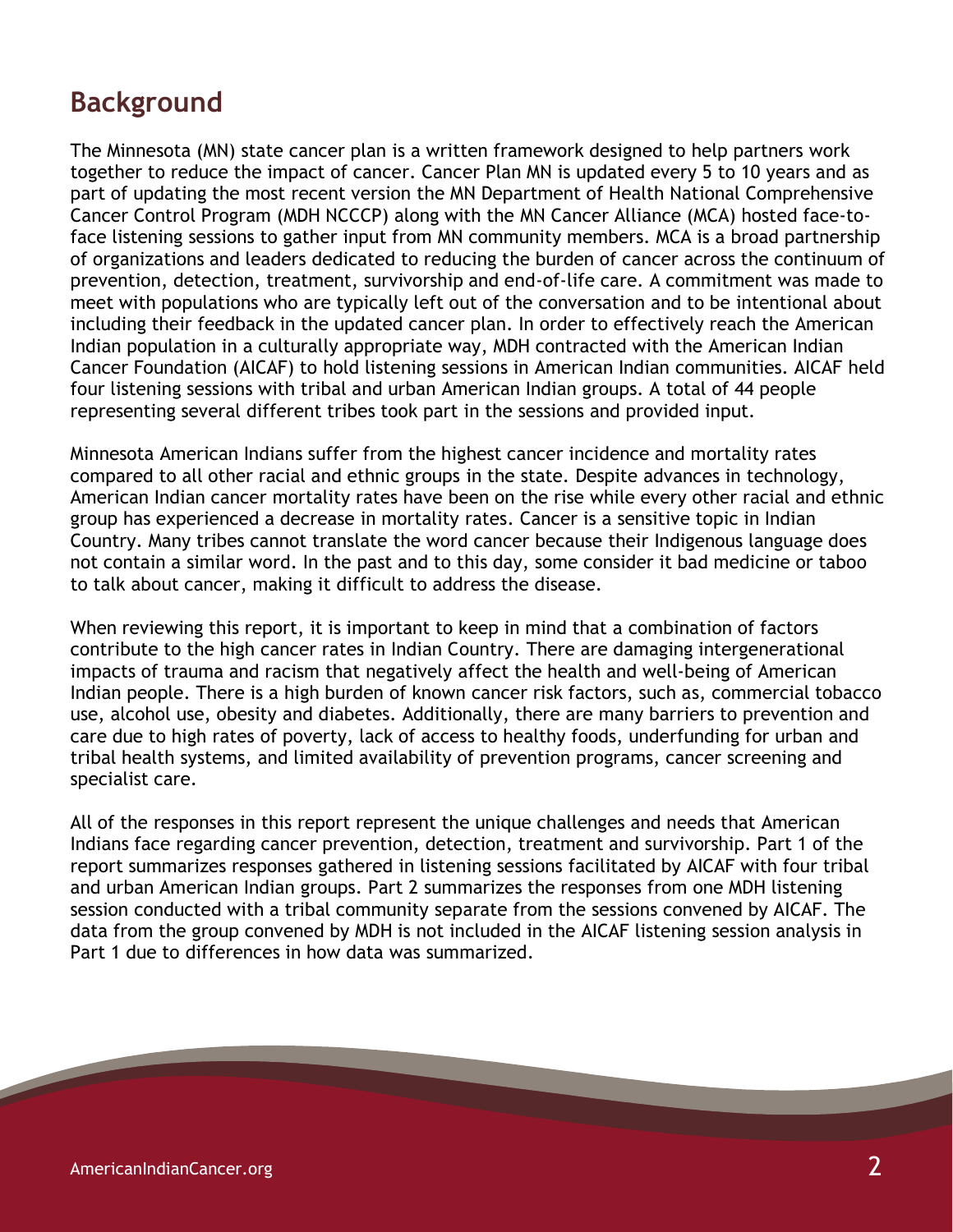# **Summary of Results**

#### *Part 1: Summary of responses from American Indian listening sessions*

The MDH NCCCP program created a standard three-question form for collecting community input to write Cancer Plan Minnesota 2025. The three-question form was used in all listening sessions across the state. This section summarizes the tribal and urban American Indian communities' responses to the three MDH questions gathered at the four listening sessions convened by AICAF. Participants were instructed to answer each question in regards to their own community. Responses for each question are categorized by prevention, detection, treatment, survivorship and crosscutting issues (Tables 1-3). Table 4 presents a quantitative summary of the themes that emerged across all questions and categories.

#### **Table 1. Summary of responses to Question 1**

**Question: "Thinking about reducing the burden of cancer in Minnesota, what are some things that are working well?"**

| Category         | Response                                                                                                                                                                                                                                                                                                                                                                                                                                                                                                                                                                                                                                                                                                                                                                                 |
|------------------|------------------------------------------------------------------------------------------------------------------------------------------------------------------------------------------------------------------------------------------------------------------------------------------------------------------------------------------------------------------------------------------------------------------------------------------------------------------------------------------------------------------------------------------------------------------------------------------------------------------------------------------------------------------------------------------------------------------------------------------------------------------------------------------|
| Prevention       | Community efforts that address commercial tobacco use<br>High price of commercial tobacco products<br>Tribal smoking cessation programs<br>$\bullet$<br>Secondhand smoke campaigns such as, "Take it Outside"<br>$\bullet$<br>Traditional tobacco community gardens<br>Culturally appropriate resources and programs on tobacco<br>Tribal tobacco policies that ban smoking indoors<br>ClearWay Minnesota funded tobacco policy work<br>Nutrition and wellness education programs within the community<br>Youth prevention education<br>Cultural revitalization<br>Community garden programs to increase access to healthy foods<br>Tribal and work place healthy food and beverage policies<br>Increasing community awareness on cancer risk factors and its effect<br>on the community |
| <b>Detection</b> | Free screening within the community<br>$\bullet$<br>MDH's breast and cervical cancer screening program (Sage)<br>$\bullet$<br>Shakopee Mdewakanton mobile mammography<br>Incentives for screening<br>$\bullet$<br>Patient cancer screening reminders from clinic                                                                                                                                                                                                                                                                                                                                                                                                                                                                                                                         |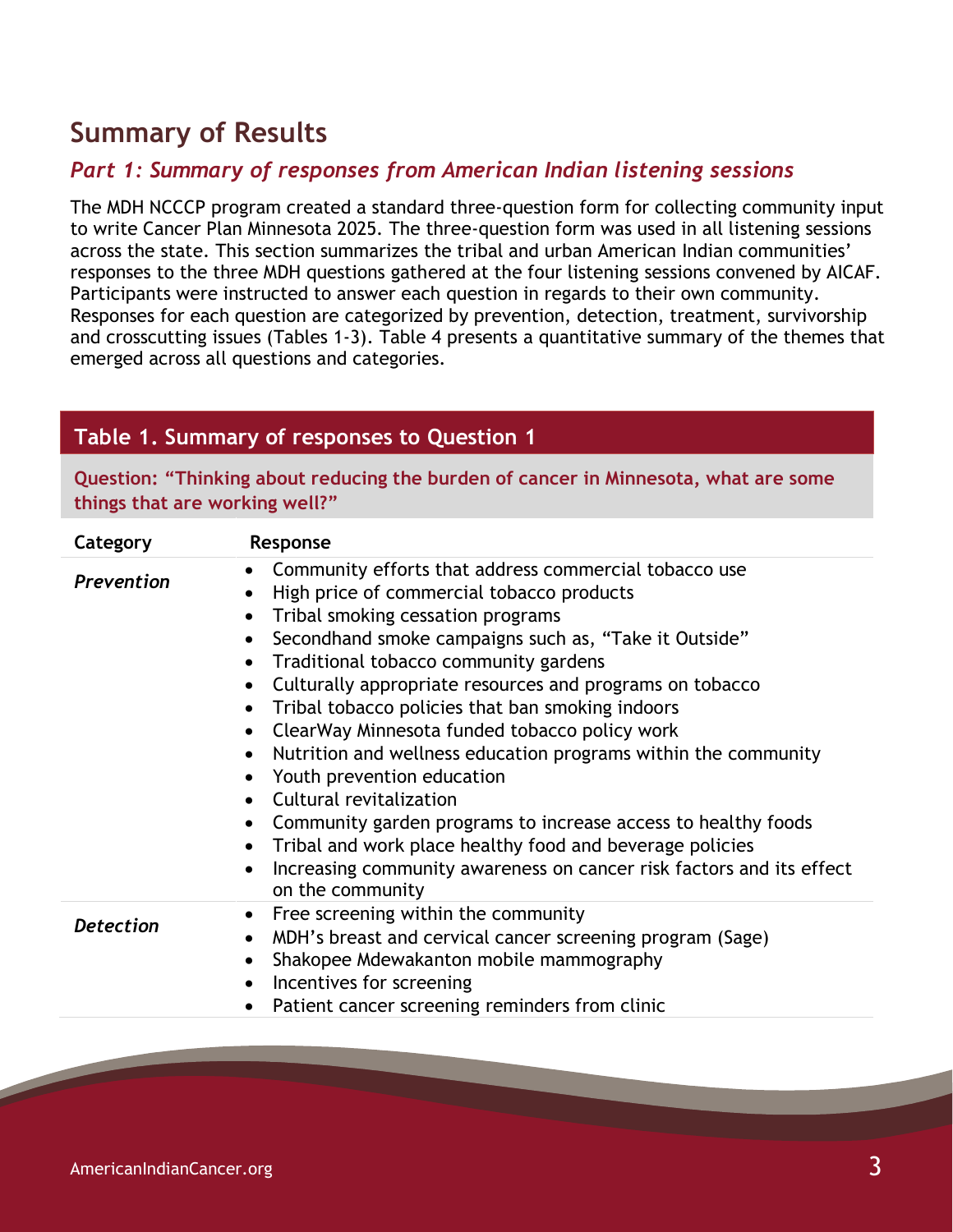| <b>Treatment</b>     | Transportation provided by Community Health Representatives<br>Home health program<br>Gas and hotel assistance<br>Tribal self-insurance plan that improves access to treatment                                                                                                                                                                                                                                                                                                                                         |
|----------------------|------------------------------------------------------------------------------------------------------------------------------------------------------------------------------------------------------------------------------------------------------------------------------------------------------------------------------------------------------------------------------------------------------------------------------------------------------------------------------------------------------------------------|
| Survivorship         | Nothing reported<br>$\bullet$                                                                                                                                                                                                                                                                                                                                                                                                                                                                                          |
| <b>Cross-Cutting</b> | Inclusion of American Indian people on educational materials<br>Use of social media for messaging<br>$\bullet$<br>Diabetes awareness education in community<br>• Education on cancer disparities<br>Authentic listening<br>Community engagement, communities know what works for them<br>Storytelling to share personal cancer journey<br>Community coalition building<br>Tribal programs partnering with outside entities<br>CDC funding tribal communities<br>Annual breast cancer awareness conference in community |

## **Table 2. Summary of responses to Question 2**

**Question: "Thinking about reducing the burden of cancer in Minnesota, what are some things that could or should work better?"**

| Category   | Response                                                                                                                                                                                                                                                                                                                                                                                                                                                                                                                                                                                                                                                                                                                                                                                                                                                                                |
|------------|-----------------------------------------------------------------------------------------------------------------------------------------------------------------------------------------------------------------------------------------------------------------------------------------------------------------------------------------------------------------------------------------------------------------------------------------------------------------------------------------------------------------------------------------------------------------------------------------------------------------------------------------------------------------------------------------------------------------------------------------------------------------------------------------------------------------------------------------------------------------------------------------|
| Prevention | Improve access to educational materials<br>$\bullet$<br>Educate the youth on cancer prevention<br>$\bullet$<br>Increase community education on risk factors and causes of cancer<br>$\bullet$<br>Use cultural teachings for prevention (food, traditional sports, tobacco<br>$\bullet$<br>and medicines)<br>Find elders to provide teachings<br>$\bullet$<br>Use culturally specific tobacco cessation<br>Address secondhand smoke<br>Change policy to ban commercial tobacco and raise prices<br>Improve access to local fresh, affordable, healthy foods<br>$\bullet$<br>Implement healthy food policies (schools, workplace, community)<br>$\bullet$<br>Providers should promote active lifestyles<br>Encourage people in power to lead by example<br>$\bullet$<br>Make test kits affordable (i.e. radon)<br>$\bullet$<br>Fund research to find what is wrong with food<br>$\bullet$ |
|            |                                                                                                                                                                                                                                                                                                                                                                                                                                                                                                                                                                                                                                                                                                                                                                                                                                                                                         |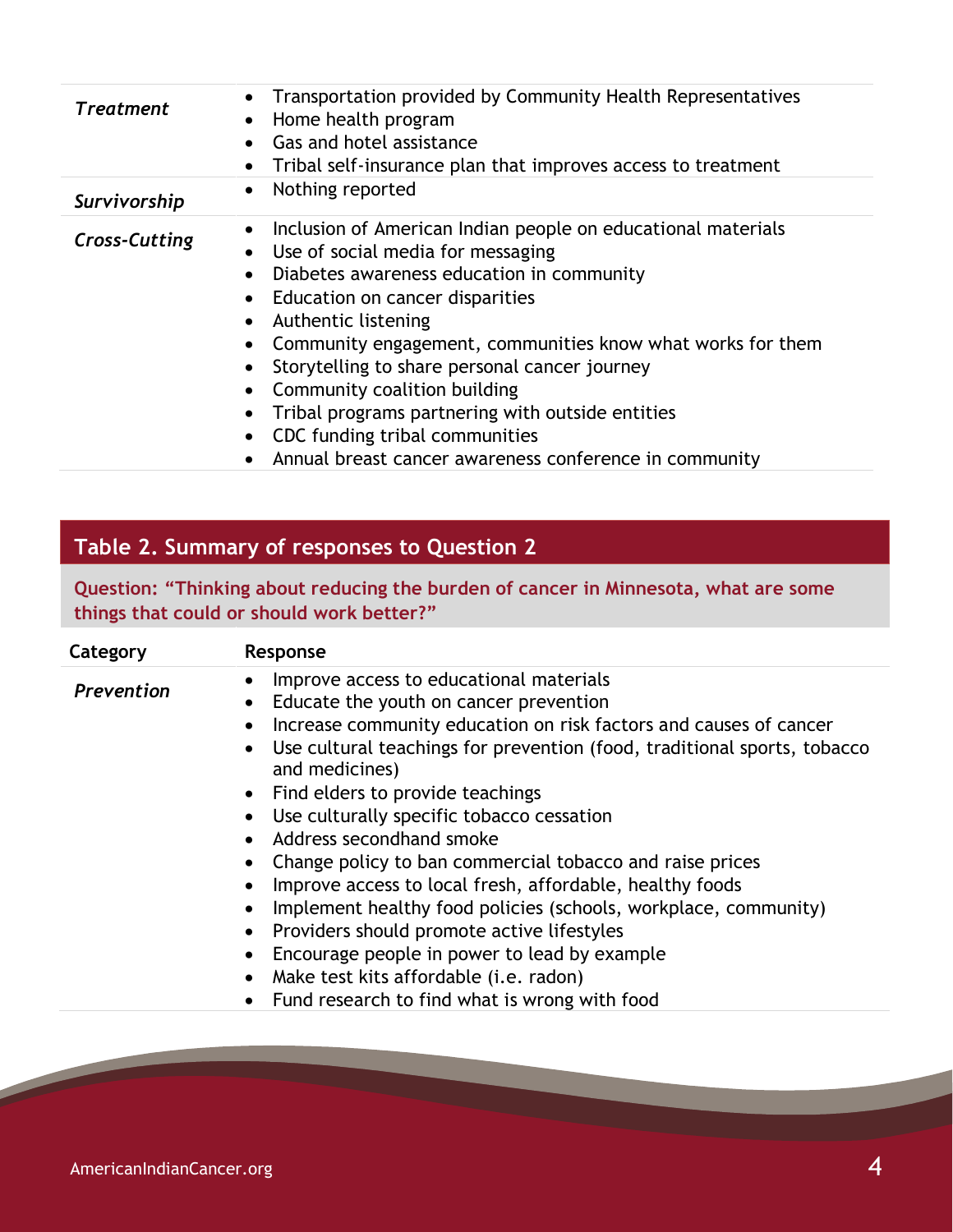| <b>Detection</b>     | Providers should promote screenings<br>Improve reminder system for screening<br>Provide more incentives for getting screened<br>$\bullet$<br>Improve reservation screening services<br>$\bullet$<br>Lower screening age<br>Use community role models to encourage screening<br>$\bullet$<br>Increase frequency of screening options (i.e. mobile mammography bus)<br>Improve colorectal cancer screening education<br>$\bullet$<br>Provide more self-screening education<br>Offer CRC screening kits at clinics serving American Indians<br>$\bullet$                                                                                                                                                              |
|----------------------|--------------------------------------------------------------------------------------------------------------------------------------------------------------------------------------------------------------------------------------------------------------------------------------------------------------------------------------------------------------------------------------------------------------------------------------------------------------------------------------------------------------------------------------------------------------------------------------------------------------------------------------------------------------------------------------------------------------------|
|                      | Improve cancer identification at tribal clinics, specifically Indian<br>$\bullet$<br><b>Health Service</b><br>Send screening notices, especially among a population with an<br>increased risk, such as American Indians                                                                                                                                                                                                                                                                                                                                                                                                                                                                                            |
| <b>Treatment</b>     | Offer traditional healers and alternative medicine<br>$\bullet$<br>Open local/reservation hospice<br>Identify designated cancer healthcare provider in community<br>٠<br>Provide adequate funding for quality healthcare<br>$\bullet$<br>Improve patient focus in healthcare systems<br>٠<br>Research better treatment options<br>$\bullet$<br>Improve communication and education between provider and patient<br>٠<br>Allow caregivers time off from work to care for loved ones<br>$\bullet$<br>Provide more financial support for cancer patients<br>Educate cancer patients and caregivers on advocating for themselves                                                                                       |
| Survivorship         | Educate about the side effects of chemo<br>٠<br>Provide long- term support groups<br>Incorporate culturally based healing activities                                                                                                                                                                                                                                                                                                                                                                                                                                                                                                                                                                               |
| <b>Cross-Cutting</b> | Provide culturally relevant resources<br>Train providers so they can provide culturally appropriate care<br>Increase the number of Native providers serving Natives<br>Ensure providers are giving accurate information<br>Improve collaboration across Indian health systems<br>Use care coordinators<br>Increase access to trainings<br>Allocate funding based on the increased cancer rates among American<br><b>Indians</b><br>Fund overall wellness programs as opposed to per body part<br>Research community risk factors within reservations (chemicals,<br>pollutants, waste, etc.)<br>Engage the community via meetings and talking circles<br>٠<br>Recognize unique needs of American Indian population |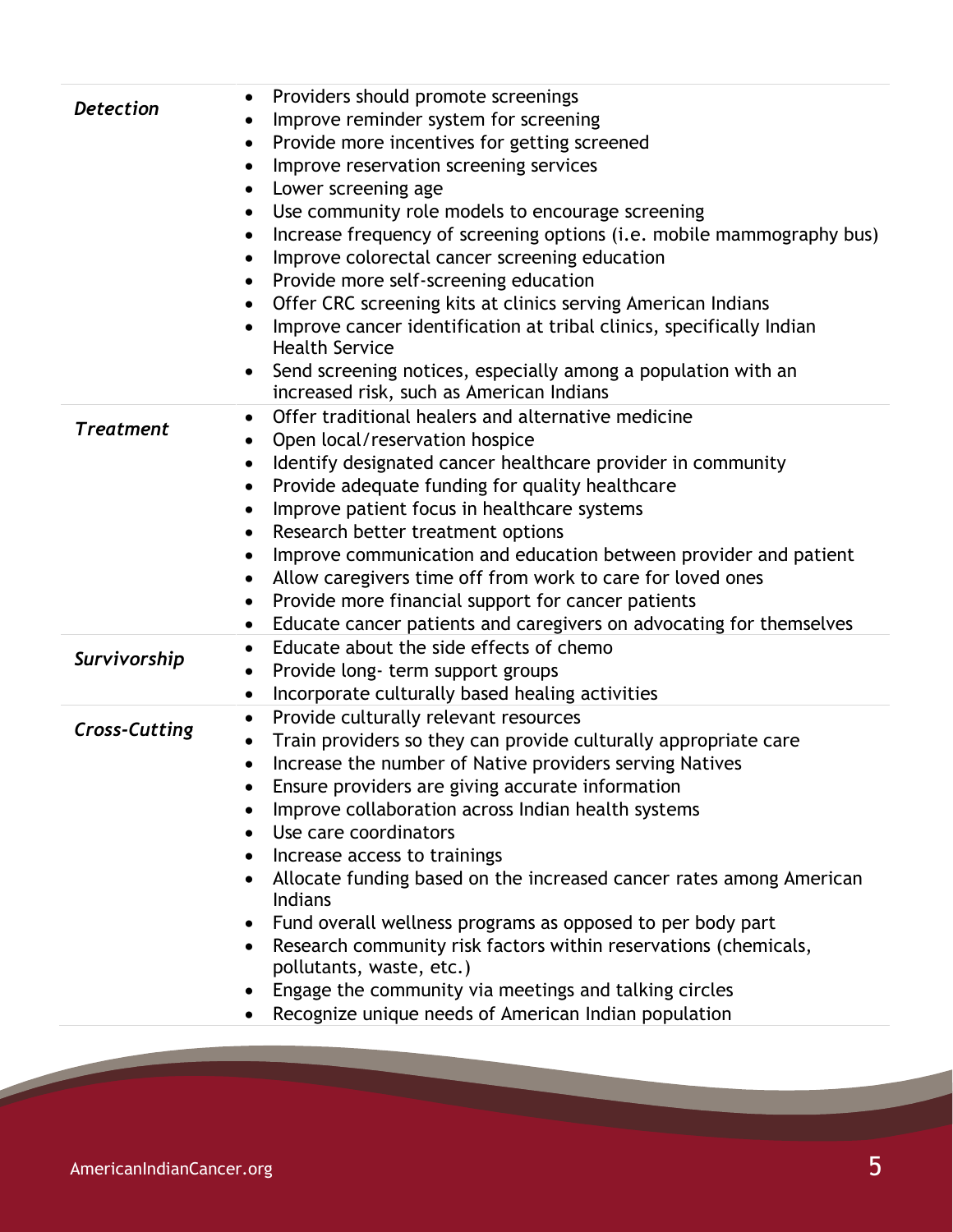#### **Table 3. Summary of responses to Question 3**

**Question: "What would it take to do better in these areas? (Think creatively and be as specific as possible. What resources could be tapped? What new or existing partners need to be involved? Or what kinds of policy changes would support the work?)"**

| Category         | Response                                                                                                                                                                                                                                                                                                                                                                                                                                                                                                                                                                                                                                                                                                                                                                                                                                                                        |
|------------------|---------------------------------------------------------------------------------------------------------------------------------------------------------------------------------------------------------------------------------------------------------------------------------------------------------------------------------------------------------------------------------------------------------------------------------------------------------------------------------------------------------------------------------------------------------------------------------------------------------------------------------------------------------------------------------------------------------------------------------------------------------------------------------------------------------------------------------------------------------------------------------|
| Prevention       | Provide solutions to increase access to healthy, affordable food on<br>$\bullet$<br>reservations<br>Provide high quality (organic) healthy meals to kids at all schools<br>$\bullet$<br>Provide food demonstrations to change people's attitudes about<br>$\bullet$<br>healthy food<br>Create a national tribal commitment to eliminating tobacco exposure<br>$\bullet$<br>and use among youth and infants<br>Provide culturally appropriate cessation outside of the clinic (i.e.<br>$\bullet$<br>community centers)<br>Engage youth in cancer education programming<br>$\bullet$<br>Enact policy to encourage healthy foods at all Indigenous<br>$\bullet$<br>organizations<br>Provide support programs to encourage talking about cancer within<br>$\bullet$<br>families and communities<br>Build and sustain tribal economies, specifically in regards to food<br>$\bullet$ |
| <b>Detection</b> | Increase the frequency of mobile mammography visits<br>$\bullet$<br>Offer incentives for screenings<br>Educate young boys and girls on how to perform cancer detection self-<br>$\bullet$<br>examinations<br>Establish partnership with Uber to get people screened<br>$\bullet$<br>Perform cancer risk screening at clinics and/or train home health<br>$\bullet$<br>nurse to perform                                                                                                                                                                                                                                                                                                                                                                                                                                                                                          |
| <b>Treatment</b> | Integrate traditional healers into healthcare systems<br>$\bullet$<br>Educate communities about holistic medicine<br>$\bullet$<br>Prioritize hiring a medicine man as much as an MD or RN<br>$\bullet$<br>Educate patients and providers on alternative/complimentary<br>$\bullet$<br>methods for treating cancer and healing<br>Provide transportation for patients to receive treatment<br>$\bullet$<br>Hire oncologists on reservations rather than forcing cancer patients to<br>$\bullet$<br>travel two hours each way                                                                                                                                                                                                                                                                                                                                                     |
| Survivorship     | Share digital stories of personal cancer journey in clinic lobby<br>$\bullet$<br>Organize women's and men's education and pampering days for<br>$\bullet$<br>survivors and a separate one for caregivers                                                                                                                                                                                                                                                                                                                                                                                                                                                                                                                                                                                                                                                                        |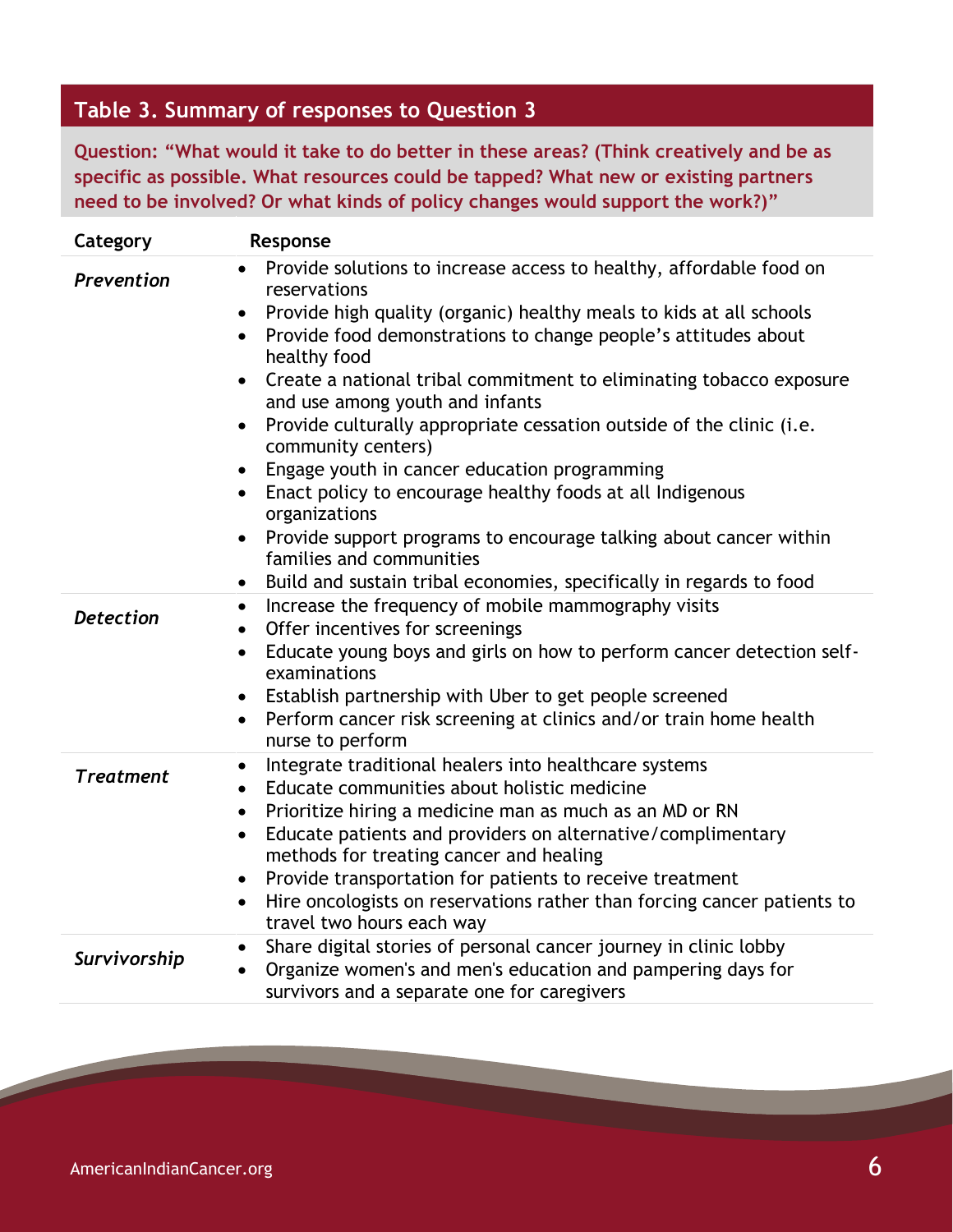| <b>Cross-Cutting</b> | The American Indian Cancer Foundation should make culturally<br>appropriate resources for providers<br>Have survivors provide cancer education to others<br>$\bullet$<br>Organize a cancer conference to educate healthcare professionals and<br>community members on data, prevention, detection, treatment and<br>survivorship to be held on a reservation<br>Create interdepartmental committees within American Indian<br>$\bullet$<br>communities to improve cancer education and coordinated care |
|----------------------|---------------------------------------------------------------------------------------------------------------------------------------------------------------------------------------------------------------------------------------------------------------------------------------------------------------------------------------------------------------------------------------------------------------------------------------------------------------------------------------------------------|
|                      | Use home health to provide cancer education to patients<br>$\bullet$                                                                                                                                                                                                                                                                                                                                                                                                                                    |
|                      | Send respected healthcare professionals into schools to educate the<br>youth on cancer prevention                                                                                                                                                                                                                                                                                                                                                                                                       |
|                      | Create culturally tailored resources, strategies and messaging for men                                                                                                                                                                                                                                                                                                                                                                                                                                  |
|                      | Engage community leaders to educate on cancer prevention and<br>screening                                                                                                                                                                                                                                                                                                                                                                                                                               |
|                      | Engage communities in all aspects                                                                                                                                                                                                                                                                                                                                                                                                                                                                       |
|                      | Form partnerships between clinics and casinos<br>$\bullet$                                                                                                                                                                                                                                                                                                                                                                                                                                              |
|                      | Form new partnerships on and off the reservation, partner with other<br>$\bullet$<br>tribes                                                                                                                                                                                                                                                                                                                                                                                                             |
|                      | Fund direct services on reservations<br>$\bullet$                                                                                                                                                                                                                                                                                                                                                                                                                                                       |
|                      | Allocate federal money for American Indian cancer care and<br>$\bullet$<br>prevention                                                                                                                                                                                                                                                                                                                                                                                                                   |
|                      | Provide transportation to healthcare<br>$\bullet$                                                                                                                                                                                                                                                                                                                                                                                                                                                       |
|                      | Strengthen national policies to eliminate health disparities for<br>$\bullet$<br>American Indians/Alaska Natives                                                                                                                                                                                                                                                                                                                                                                                        |
|                      | Encourage tribal leaders to consider health in all decision-making<br>$\bullet$                                                                                                                                                                                                                                                                                                                                                                                                                         |
|                      | Test for environmental toxins in American Indian communities (air,<br>land and water)                                                                                                                                                                                                                                                                                                                                                                                                                   |

 $\overline{\phantom{0}}$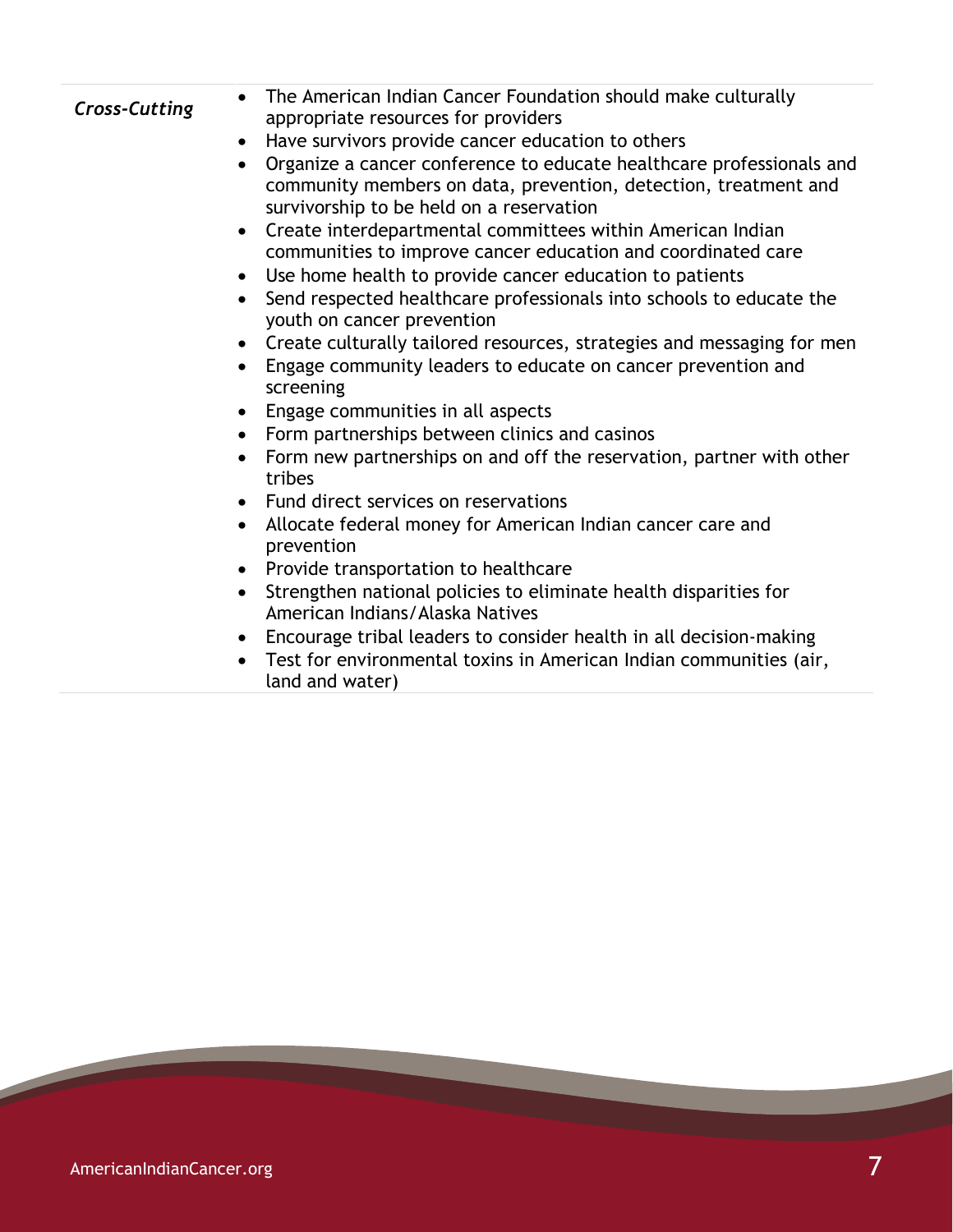### **Table 4. Quantitative summary of emerging themes for all three questions**

| <b>Theme</b>                                       | Q1. What is<br>working well?<br>(# of responses<br>$= 68$ | Q2. What could<br>work better?<br>(# of responses =<br>130) | Q3. Strategies<br>for improving<br>(# of responses<br>$= 81$ |
|----------------------------------------------------|-----------------------------------------------------------|-------------------------------------------------------------|--------------------------------------------------------------|
| <b>Education (prevention, cancer</b><br>awareness) | 14                                                        | 31                                                          | 22                                                           |
| <b>Screening (awareness, access,</b><br>reminders) | 11                                                        | 20                                                          | 5                                                            |
| <b>Culture</b>                                     | 3                                                         | 11                                                          | 4                                                            |
| <b>Healthcare quality</b>                          | 0                                                         | 10                                                          | $\mathbf{1}$                                                 |
| <b>Healthy food</b>                                | 6                                                         | 9                                                           | $\overline{7}$                                               |
| <b>Access to healthcare</b>                        | $\overline{4}$                                            | 8                                                           | 6                                                            |
| <b>Tobacco (cessation and prevention)</b>          | 11                                                        | 7                                                           | $\overline{2}$                                               |
| <b>Research</b>                                    | 0                                                         | $\overline{7}$                                              | $\mathbf{1}$                                                 |
| <b>Policy</b>                                      | 5                                                         | 6                                                           | 3                                                            |
| Patient resources/support                          | 0                                                         | 6                                                           | $\overline{2}$                                               |
| Program resources (people, funding)                | $\overline{2}$                                            | 4                                                           | $\overline{7}$                                               |
| Holistic, traditional care                         | $\mathbf 0$                                               | 4                                                           | 3                                                            |
| Community-driven<br>programs/solutions             | 6                                                         | $\overline{2}$                                              | $\mathbf{1}$                                                 |
| <b>Healthcare workforce</b>                        | $\mathbf 0$                                               | 2                                                           | 0                                                            |
| <b>Community leadership</b>                        | $\mathbf 0$                                               | 2                                                           | $\mathbf{1}$                                                 |
| Engagement                                         | 3                                                         | 1                                                           | 6                                                            |
| Partnership                                        | 3                                                         | $\mathbf 0$                                                 | 10                                                           |

#### *Part 2: Summary of MDH-facilitated American Indian listening session*

One tribal community participated in a listening session facilitated by MDH. This information is presented separate from the AICAF listening sessions results due to differences in how data was collected and analyzed. The results summary is included below in the format in which it was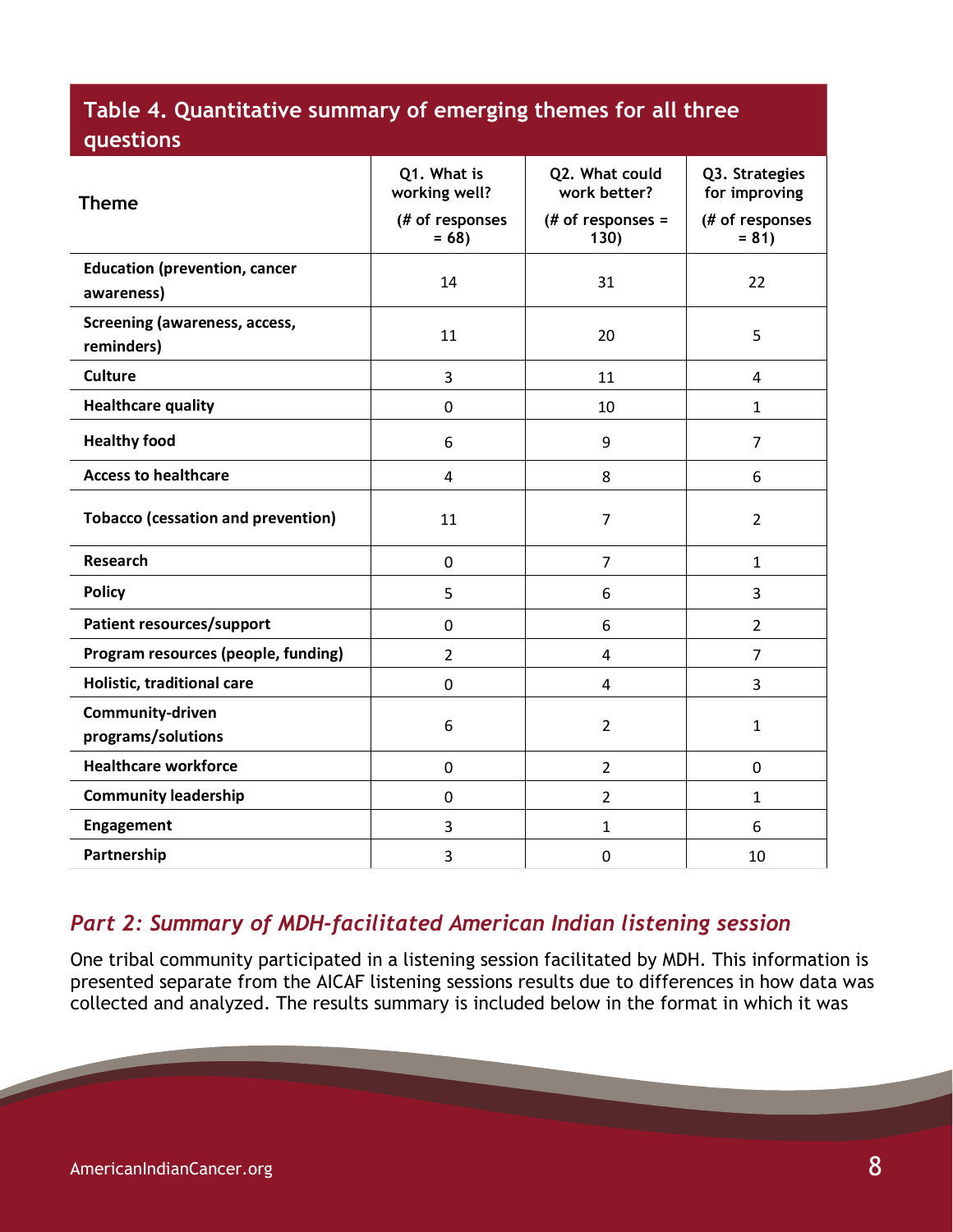reported by MDH. Despite differences in reporting methodology, this data is important to include as it adds to the overall picture of what the American Indian population needs and wants regarding cancer prevention, detection, treatment and survivorship.

#### **Table 5. Results summary of Minnesota Department of Health American Indian community listening session categorized by question**

- **1. Thinking about reducing the burden of cancer in Minnesota, what are some of the things that are working well?**
	- Screening services (CRC and Breast)
	- Cancer awareness
	- Increasing access to fruits and vegetables
- **2. Still thinking about reducing the burden of cancer in Minnesota, what are some of the things that could or should work better?**
	- Transportation to and from care
	- Not enough support for case managers and navigators
	- Not enough emphasis on prevention starting with our youths
	- Not enough education to employers about cancer survivors
- **3. What would it take to do better in these areas? (Think creatively and be as specific as possible. What resources could be tapped? What new or existing partners need to be involved? What kinds of policy changes could support the work? Etc.)**
	- More coverage under emergency medical assistance, so that the poor aren't limited and have a comparable range of medical options
	- Transportation needs to be a recognized covered cost
	- Need better data and policies that require the data to be considered in policy and decision making, particularly where rural MN is concerned
	- Federal funding requirements are not sensitive to minority cultures and beliefs -thus increasing inequity
	- MDH needs to create a "goal" calendar (one year out) to help providers focus on the same thing at the same time
	- We need more culturally competent navigators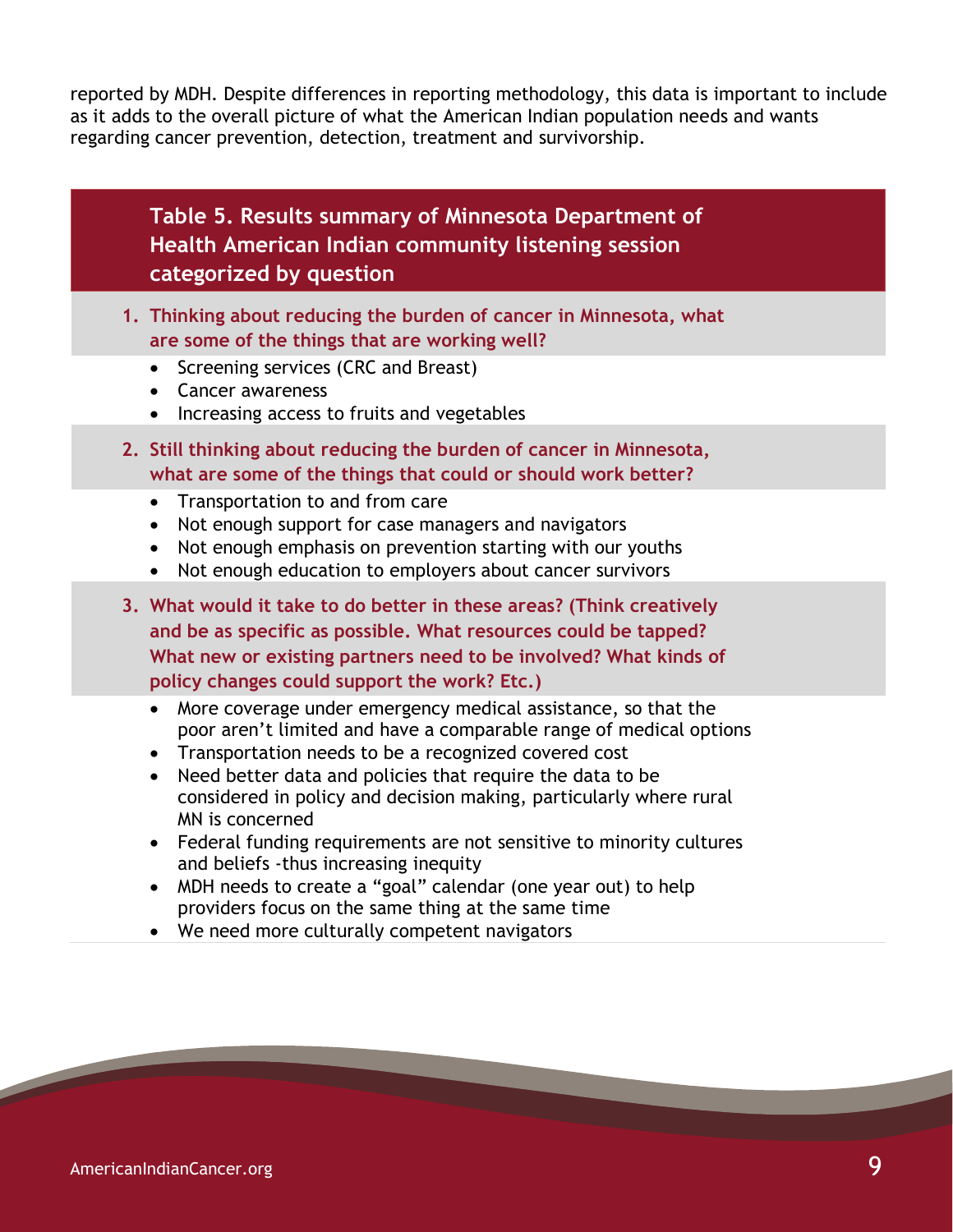# **Conclusion**

It is important to note the themes that emerged across the questions in the listening sessions (summarized in Table 4). Often, themes could point to both community strengths as well as areas that could use more focus. For example, participants mentioned several prevention programs, including those focused on tobacco and healthy foods in their communities, as assets, but also saw areas for improvement, such as the need for improved access to healthy foods in poor and rural communities, and incorporating culture and traditional teachings into programs. Similarly, participants listed cancer screening programs and reminders from clinics as positives. However, they identified many ways to improve screening access and care, including several comments to improve the quality of care around early detection provided for American Indians. Participants saw some progress with community engagement and community-driven solutions, but also identified that community engagement, community leadership, and partnerships between tribes and outside organizations, are needed in the development of key strategies for improvement.

Healthcare issues, including improved healthcare quality and access, improved patient resources, improved support for those undergoing treatment, and the integration of traditional healing emerged as important areas in need of change in American Indian communities. As a theme, healthcare was mentioned less as an asset and more as an area for improvement and opportunity compared to other topics. Bright spots of the healthcare theme that were mentioned by participants included home health nursing programs, programs that helped support cancer patients with assistance in the form of gas money for travel to doctor appointments, and screening programs like the mobile mammography unit that travels to some communities annually.

Education was the most prevalent theme across each question for all four listening sessions held by AICAF. Participants indicated that education about cancer risk and prevention is improving, but identified a need for more programs that can bring cancer education and awareness to communities. A few of the education topics requested were cancer risk factors, screening for different cancer types, Native traditions, and natural medicines.

The summary of results from the listening session held by MDH aligned with the results from listening sessions held by AICAF in that cancer awareness, prevention education for the community, and cancer screening services were viewed as areas of strength and as areas for improvement. Results also aligned on healthcare needs including funding specifically for case managers and navigators, improved cultural competence of staff, improved access to care, and increased funding overall. The MDH listening session differed in listing food access as a strength, and it included the following additional feedback not mentioned in any of the AICAF sessions: collect more/better data to support decision making, include transportation to and from care as a covered cost, and provide culturally sensitive funding requirements.